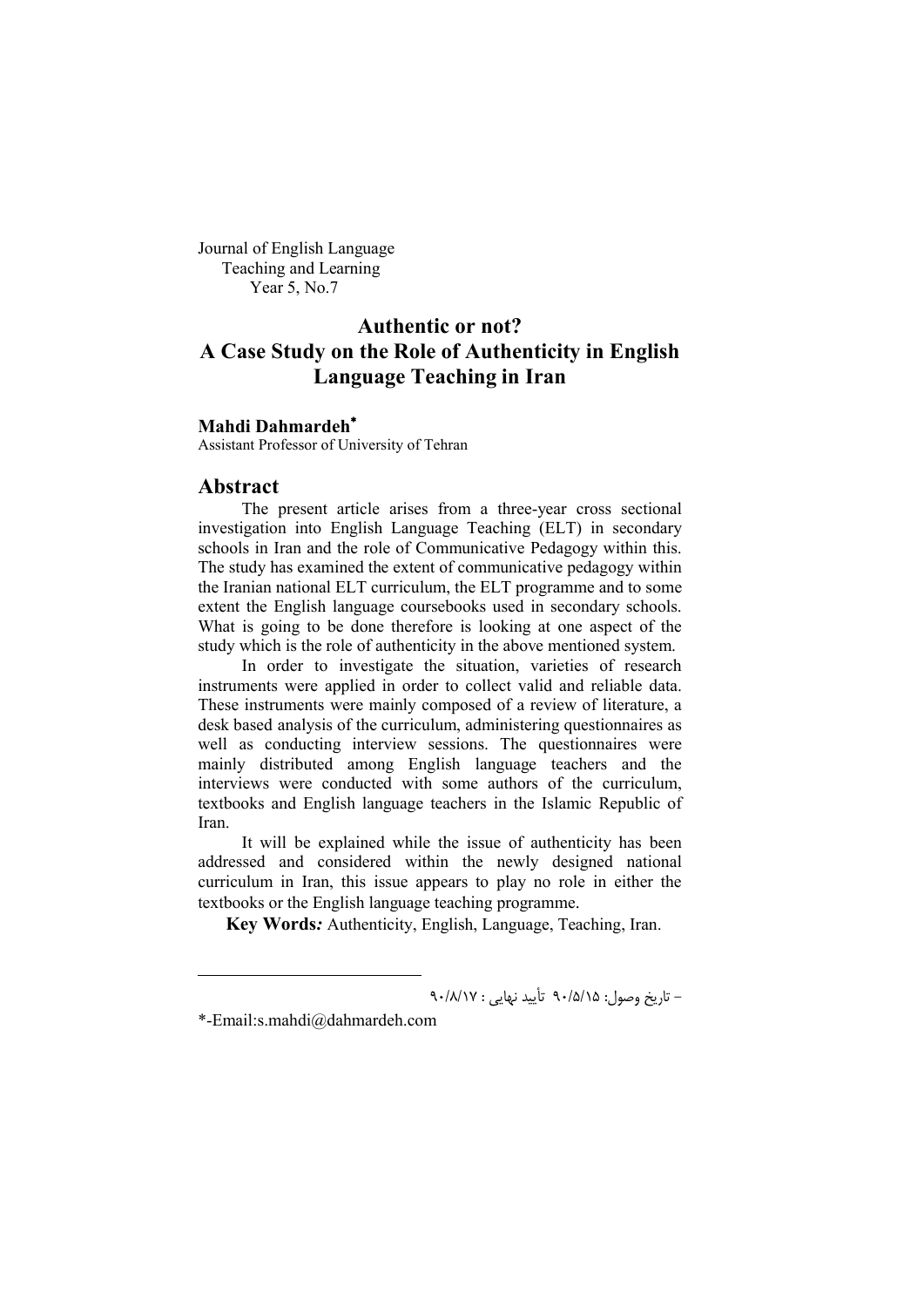### **Introduction**

Many teachers like to use authentic texts, i.e. texts written for use by the foreign language community, not for language learners. Authentic materials refer not only to types of texts found in magazines and books, but also to any item from everyday life that conveys meaning through written language, such as schedules, application forms, billboards, advertisements, labels, and so on. The texts in this later category, according to Aebersold and Field (1997) are generally referred to as realia. Authentic materials are taken directly from first language sources and are not changed in any way before they are used in the classroom. Articles or advertisements from a second language (L2) or a foreign language (FL) newspaper and train schedules are also examples of authentic materials.

The present article arises from a three-year cross sectional investigation into English Language Teaching (ELT) in secondary schools in Iran and the role of Communicative Pedagogy within this. The study has examined the extent of communicative pedagogy within the Iranian national ELT curriculum, the ELT programme and to some extent the English language coursebooks used in secondary schools. What is going to be done therefore is looking at one aspect of the study which is the role of authenticity in the above mentioned system.

In order to investigate the situation, varieties of research instruments were applied in order to collect valid and reliable data. These instruments were mainly composed of a review of literature, a desk based analysis of the curriculum, administering questionnaires as well as conducting interview sessions. The questionnaires were mainly distributed among English language teachers and the interviews were conducted with some authors of the curriculum, textbooks and English language teachers in the Islamic Republic of Iran.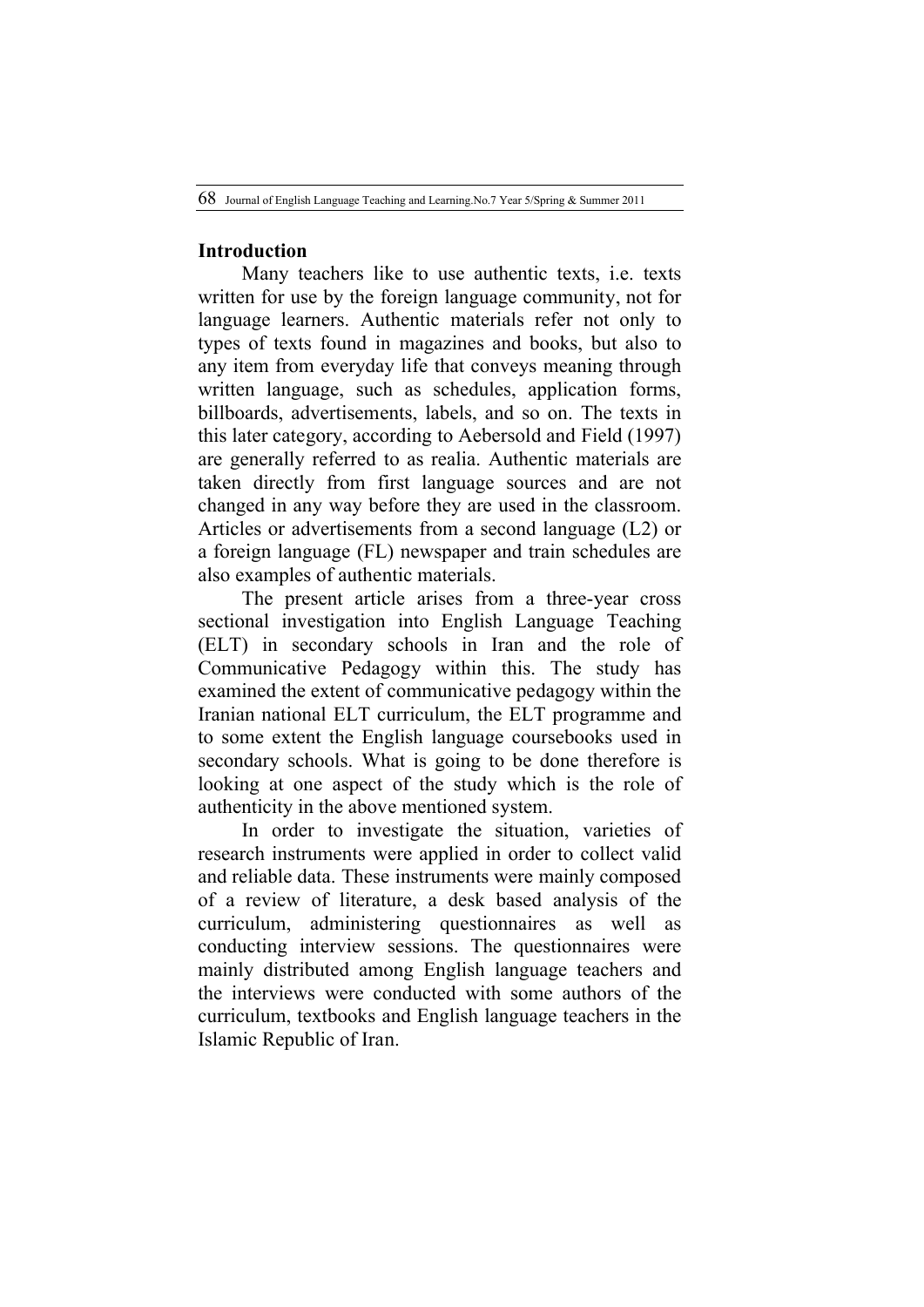# **1. Educational System in Iran**

Prior to proceeding further, I would like to continue this section by presenting a summary about educational system of the Islamic Republic of Iran. The Iranian educational system is divided into five cycles: pre-school, primary, middle (guidance), secondary (high school) and post secondary (university). The Iranian textbooks considered for the purpose of this research include those for students in:

 $\triangleright$  Secondary school for ages 14-17, Grades 9-12.

The schools in Iran are under the administration of the Ministry of Education. English language textbooks are designed by the Ministry of Education and while there are no alternatives, all schools, both state and private, are compelled to apply them.

At present the dominant trend in Iran is toward more ELT. As a required course from the second grade of middle school, English is taught three to four hours per week. There is an extensive and still growing private sector of education in the country, a distinctive feature of which is introducing English at primary school and even pre-school levels. In almost all private schools English receives striking attention and probably extra hours of practice (Aliakbari, 2004).

Aliakbari (2004) continued by arguing that English is so crucial a factor that the quality of the English programme and the skill of the teacher or teachers working in each school may determine the families' choice to send their children to one school or another. Private language schools or institutes have attracted an increasing number of interested learners from young children to adults. The multiple variations observed in the programmes delivered signify a great tendency to learn English in Iran, on the one hand, and a notable endeavour to fulfil the learners' communicative needs, on the other.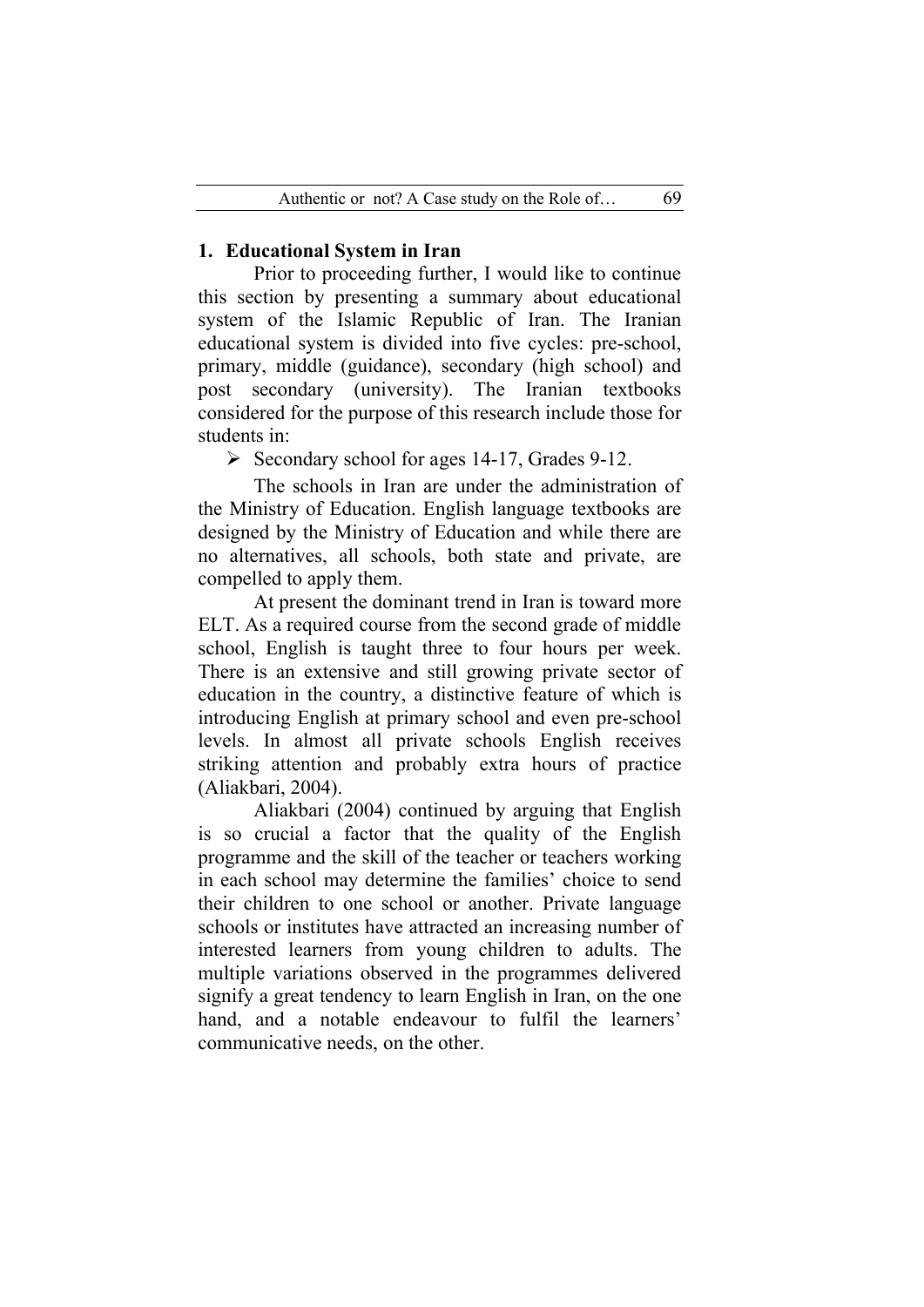Besides, Iranian people are not allowed to watch or have access to satellite TV, as one of the sources of authentic materials, since the policy makers as well as clergymen in Iran consider their programmes inappropriate and against morality. So, this would be another issue which makes Iran unique in the region or maybe in the world.

#### **2. Research Design**

As stated earlier, this article is to report one aspect of a three-year cross sectional study investigating ELT in Iranian secondary schools. The main research question that this study was aiming to address is:

*To what extent does the Iranian ELT curriculum include a communicative pedagogy?*

Accordingly, this was breaking down into a number of sub questions which the relevant one to this article is:

 $\triangleright$  What was the role of authentic materials in the curriculum?

The data for this study derived from a variety of sources. The first piece of data used for the purpose of this research was a literature review. In this phase the literature on Communicative Language Teaching (CLT) was considered and reviewed. As a matter of fact, a huge number of books, articles, research findings were considered (more than 300 titles). The second phase consisted of a desk-based analysis of the ELT curriculum in Iran, using CLT criteria as a guide. The third phase of data collection consisted of distributing questionnaires among Iranian English language teachers in secondary schools both private and state (51 questionnaires were collected, and their breakdown is given in figure 1 below) as well as interviewing  $3$  teachers<sup>i</sup>, interviewing  $3$  authors<sup>ii</sup> of the Iranian national curriculum and conducting 1 interview<sup>iii</sup> with one of the authors of English language textbooks for secondary schools. Data collection involved piloting stage as well as many other strategies that were applied in order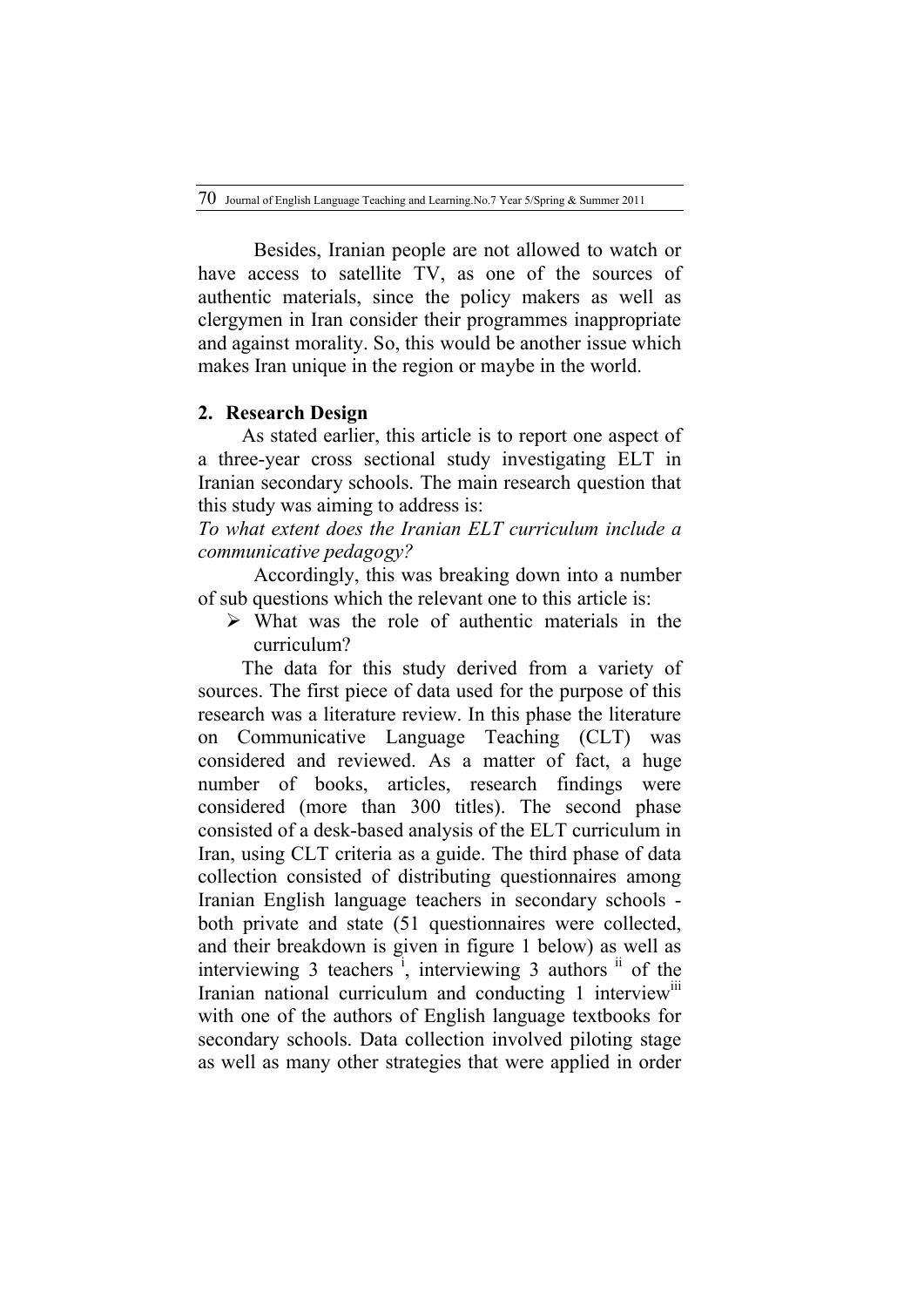to make sure about the validity and reliability of the whole process of data collection as well as data analysis; however, due to space limit these issues are not going to be discussed within this article.



Moreover, prior to proceeding further, it may be worth clarifying that the textbooks and the ELT programme that was running in Iran during the execution of this research were not written or based on the curriculum document that was considered for the purpose of this research. In fact according to the author participants, the above materials (Textbooks and ELT programme) are not based on any well written and agreed document that could be referred to as the national curriculum or syllabus. Apparently, in 2007, the first Iranian national curriculum for teaching foreign languages was being developed by a team working under the supervision of the Ministry of Education. However, it has been decided to include all of these materials into the investigation in order to present differences, advantages, flaws and in total a flavour of ELT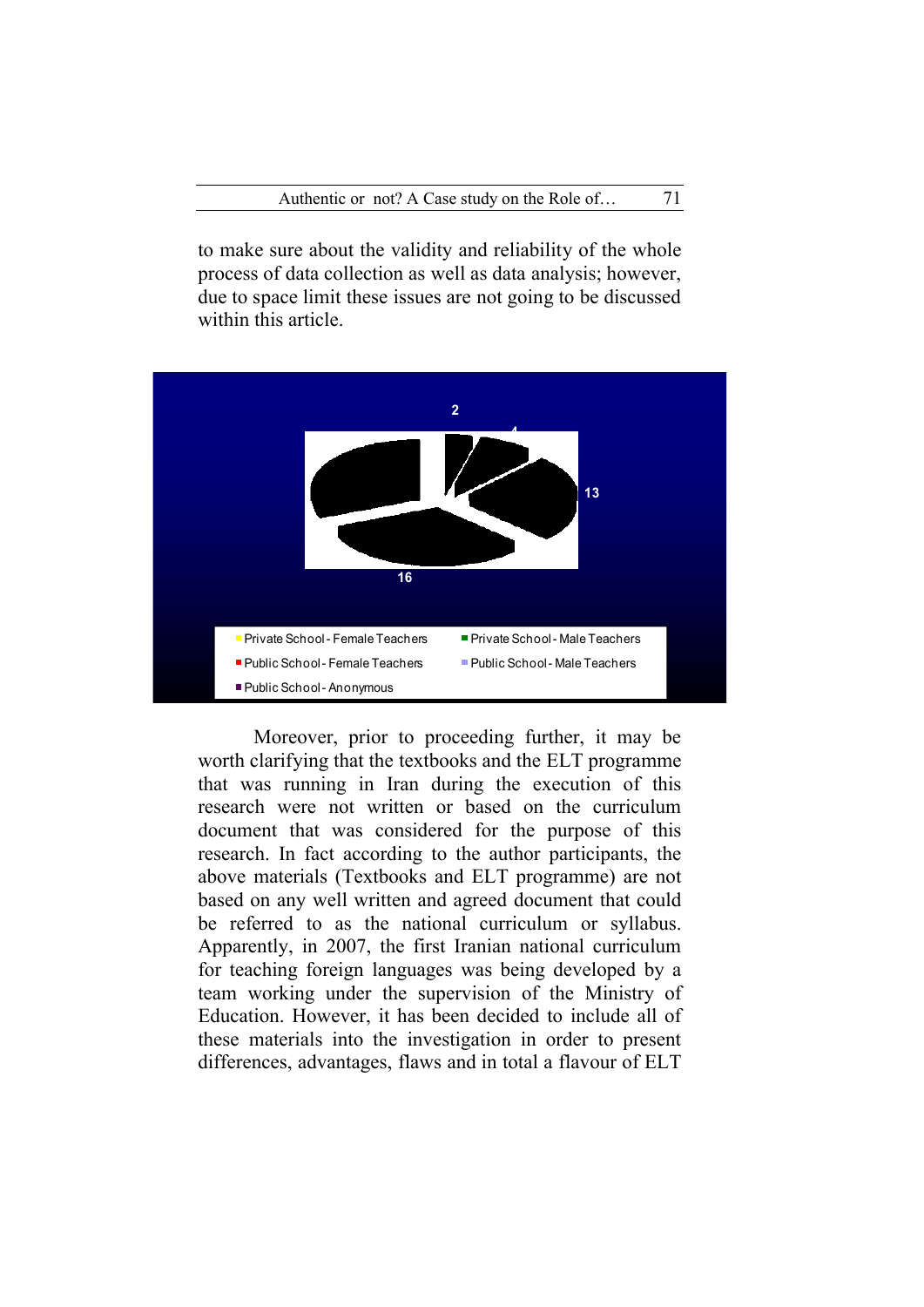in Iran to the reader. This would have given a better understanding of differences that existed between what the new programme was willing to deliver and what the old system was about.

## **3. Constraints and Limitations**

Every researcher needs a detailed plan prior to implementing a research project. They may start by considering the method that is going to be applied for the purpose of research and then there would be some predictions about the procedures for data collection and the possible constraints that might merge in this. Afterwards during the research implementation, the researcher might encounter situations or difficulties that he/she may have not been prepared for. This is absolutely normal and was certainly true for the current study. While it was predictable that certain possible problems might emerge during the execution of the research, there were other problems that were unforeseen. In this section some of the limitations and constraints of this research will briefly be discussed.

Given the complexity of the issues and the cultural politics of the setting, the researcher was not convinced that a survey questionnaire would be the most appropriate instrument for investigating the topic. It felt that using a more subtle and context sensitive method for addressing such issues; e.g. participant observation, ethnographic interviews would be more relevant.

One of the main problems surrounds the relatively small amount of data which the research had, in the end, to work with. Plans were originally made to collect a greater range of data, including classroom observations of teachers in action, and a large number of interviews with teachers. However, permission to collect such data was not given by the Iranian authorities. The reasons for this lack of permission were never explicitly stated, but the likely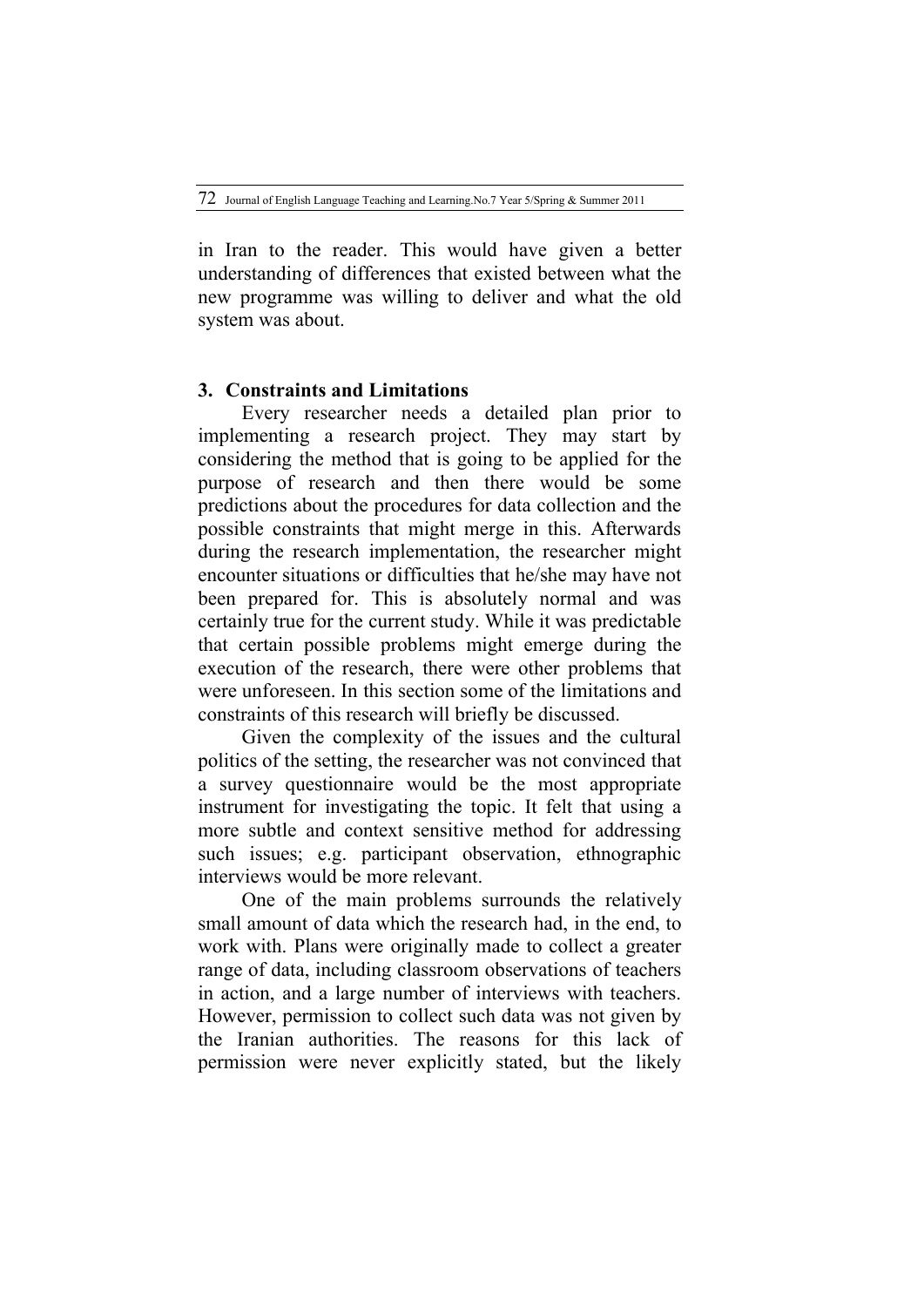explanation stems from a worry that this data would be published in Great Britain or anywhere else outside of Iran, thereby risking possible criticism of the Iranian system.

On the other hand, one of the main advantages of this research would be the interviews that were conducted with authors of textbooks and the curriculum document since they provided great insight into the ELT system in Iran and confirmed many of the issues that were raised and discussed by teachers. Another advantage of this research might be its uniqueness and pioneering nature. Apparently, according to the participants as well as some authorities within the Iranian Ministry of Education, no one has ever before done such research on such a scale in Iran. Bearing in mind the shortage of relevant literature and research about ELT in Iran, the current study might be considered fairly precious.

#### **4. Findings and Implications**

As discussed earlier, a variety of methods i.e. deskbased analysis of the curriculum, questionnaires, interviews were applied in order to collect the data for the purpose of this study. This section is aimed to bring together the collected data and to discuss the meaning and implications of the findings. The findings will be compared with what might have been expected from the literature.

The definition of authenticity in the Longman Dictionary of Language Teaching and Applied Linguistics begins: "the degree to which language teaching materials have the qualities of natural speech or writing" (Richards, Platt & Platt, 1992, p.27). One aspect of ELT that concerns many teachers and methodologists is the difference between authentic and non-authentic texts. The former are said to be those which are designed for native speakers; they are 'real' texts designed not for language students, but for the speakers of the language in question. Thus English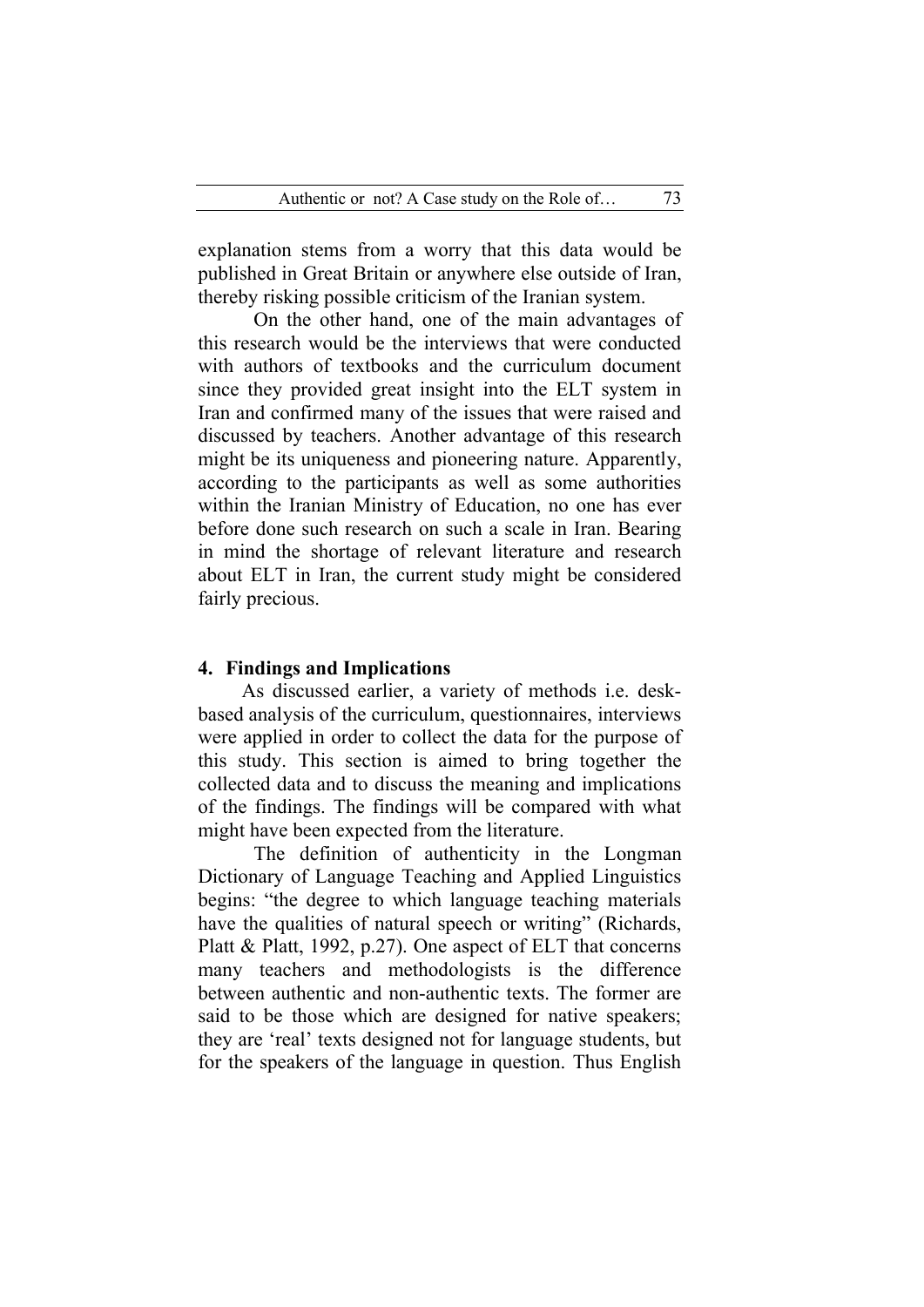language newspapers are composed of what we would call authentic English, and so are radio programmes for English speakers.

The concept of authenticity is central to CLT, with the pupil being exposed to the same language as a native speaker for the purpose of preparing for real life. According to Harmer (1991), what we need, therefore, are texts which students can understand the general meaning of, whether they are truly authentic or not. But texts whether authentic or not must be realistic models of written or spoken English. If teachers can find genuinely authentic materials which their students can cope with that will be advantageous; if not they should be using material which simulates authentic English. In simple terms the texts should be roughly-tuned rather than finely-tuned.

There has been a trend in recent years to introduce authentic materials into L2/FL reading classes at every proficiency level. According to Aebersold and Field (1997, p.49), "this lets students know what is available to be read and demonstrates to them that even though they cannot yet read the material in its entirety, they can comprehend the text on some level by using their reading skills".

One of the main reasons for this could be named as motivation. According to them, mastering even a small degree of comprehension of authentic materials would give students confidence in dealing with reading for real purposes. Nuttal (1996, p.172) similarly argued that "authentic texts can be motivating because there are proof that the language is used for real-life purposes by real people". Similarly, Berardo (2006) expressed the view that one of the main advantages of using authentic materials is that they are highly motivating. For instance, when it comes to reading Berardo (2006) explained that these materials would give a sense of achievement when understood and encourage further reading.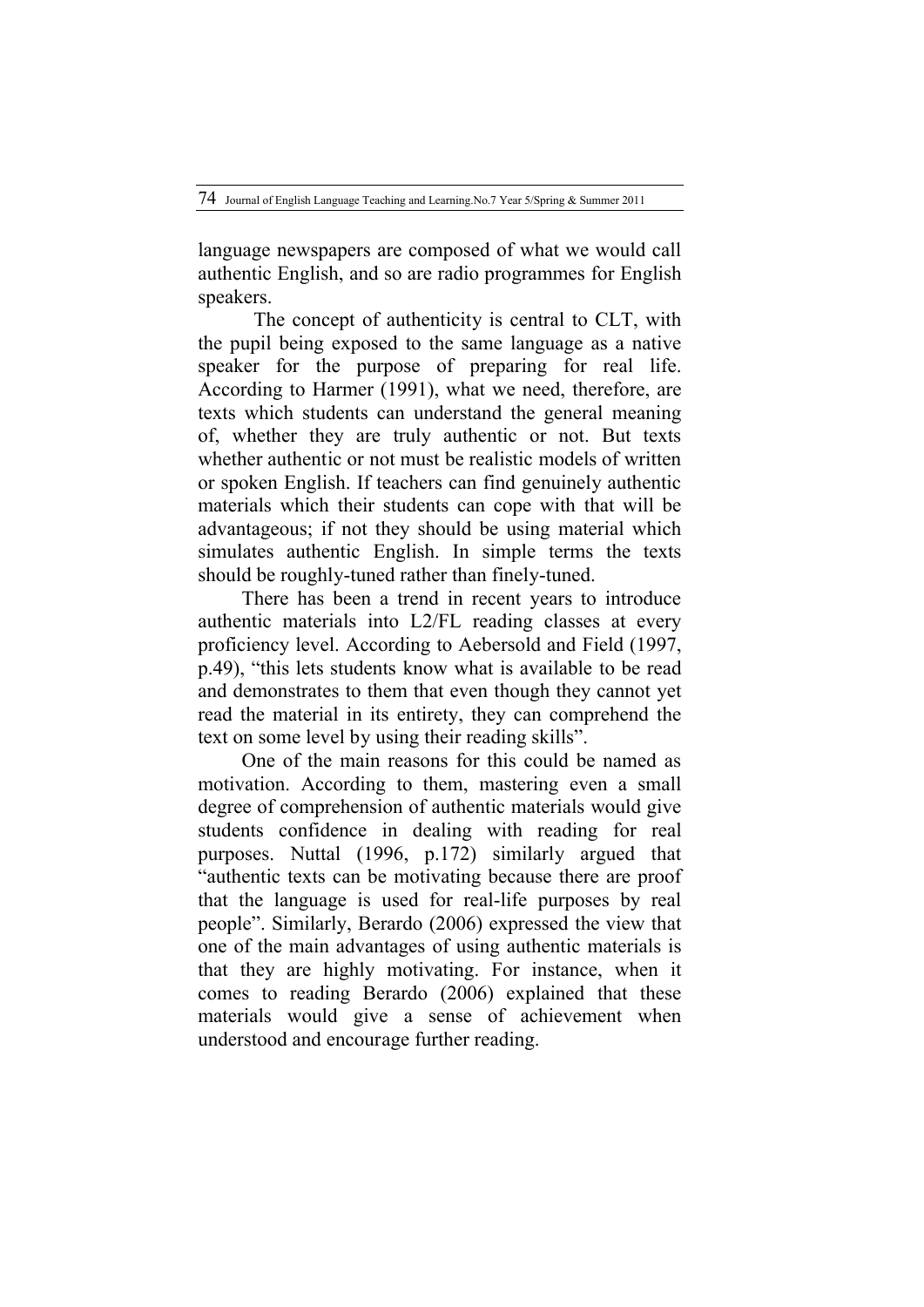Having suggested the motivational aspect of authentic materials, there is another reason for preferring them. According to Nuttal (1996, p.177), to pursue the crucial text attack skills, we need texts which exhibit the characteristics of "true discourse: having something to say, being coherent and clearly organised". Nuttal justified this by stating,

"Composed (ie specifically written) or simplified texts do not always have these qualities. The striving for simplicity may lead to vacuous texts (merely vehicles for language presentation, conveying little or no real message) or unnatural ones, lacking many of the features we expect to find in normal discourse." (Nuttal, 1996, p.177)

Whether the text looks authentic or not, is also very important when presenting it to the pupil. Berardo (2006) expressed the view that the 'authentic' presentation, through the use of pictures, diagrams, photographs, helps put the text into a context. According to him (2006, p.62), "this helps the reader not only understand the meaning of the text better but also how it would be used".

When bringing authentic materials into the classroom, it should always be done with a purpose, as highlighted by Senior (2005, p.71) "…we need to have a clear pedagogic goal in mind: what precisely we want our students to learn from these materials".

Advocates of CLT argue that it is important to use authentic texts whenever possible and there are several reasons and advantages for this. As articulated by Berardo (2006), using authentic materials is useful in:

- a. "Having a positive effect on student motivation;
- b. Giving authentic cultural information;
- c. Exposing students to real language;
- d. Relating more closely to students' needs;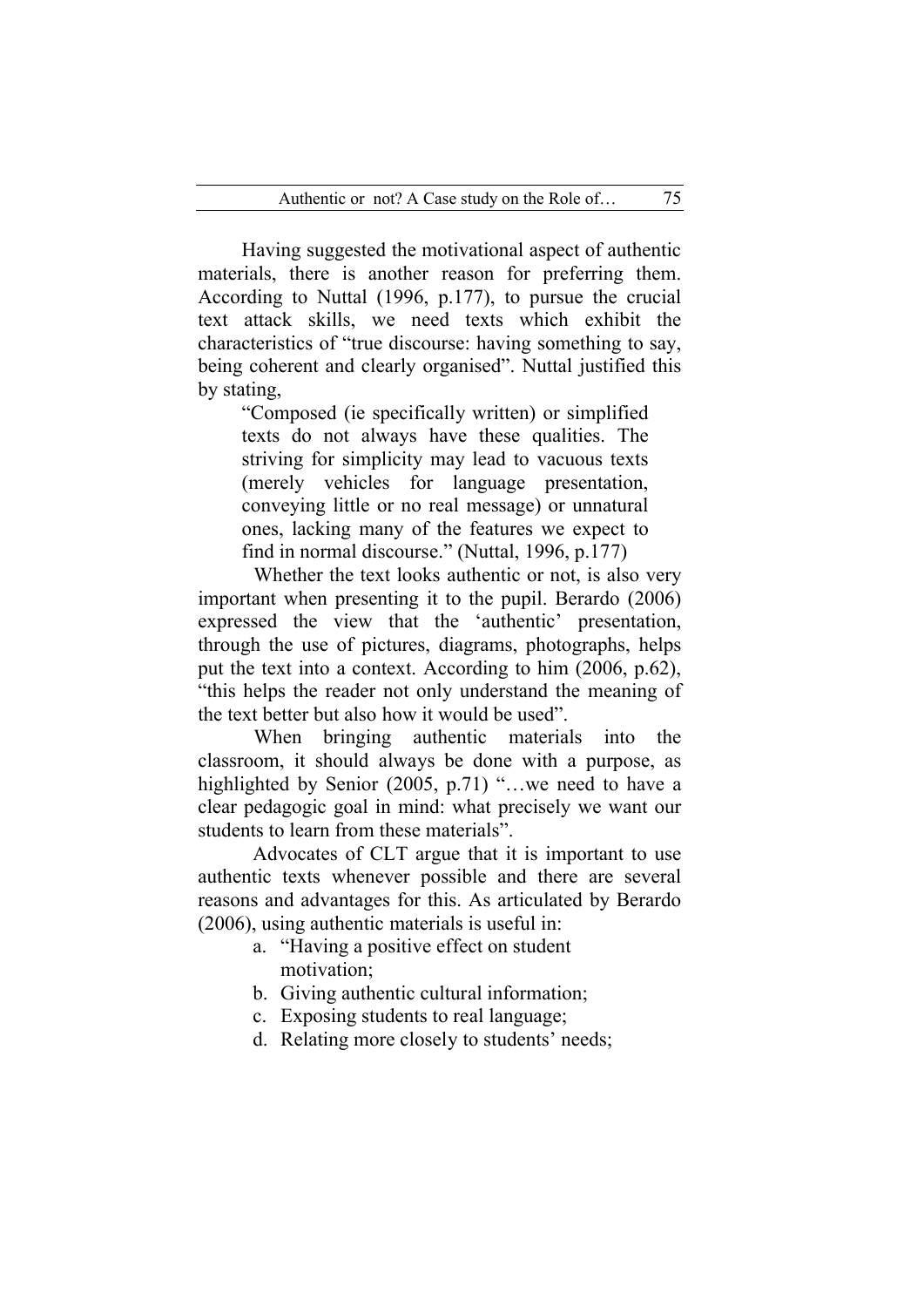# e. Supporting a more creative approach to teaching." Berardo (2006, p.64)

So, it could be argued that using authentic resources would give an opportunity to the students to experience the real world; therefore, according to Nunan (1995), the language students would be ready for such an environment based on the extent to which they are provided with such materials. He later argued that "much has been made of the fact that authenticity is a relative matter, and that as soon as one extracts a piece of language from the communicative context in which it occurred and takes it into the classroom, one is de-authenticating it to a degree" (Nunan, 1998, p.27). But still Nunan (1998) believed that such materials should be used and that they still have their own advantages. He (1998) further explained that authentic materials helped his own pupils to make sense of the real texts and to develop effective learning strategies for reading and listening, speaking and writing.

Furthermore, according to Hidalgo et al. (1995) materials production demands creativity in presenting structural materials in a communicative interactive situation that has to be as natural as possible without giving the students the impression of being in an artificial setting. The pupils have to be motivated and placed in a setting where sharing information is real and where students talk about topics of relevance and genuine interest to them. It also needs to be kept in mind that language is a natural process and by simplifying language for teaching purposes there is always a risk of making the process of learning and teaching more difficult. As a result the meaning and its clues might be removed. Moreover, the simplified materials do not always have the characteristics of real discourse.

With respect to empirical evidence, according to the findings of a survey carried out by Chavez (1998), pupils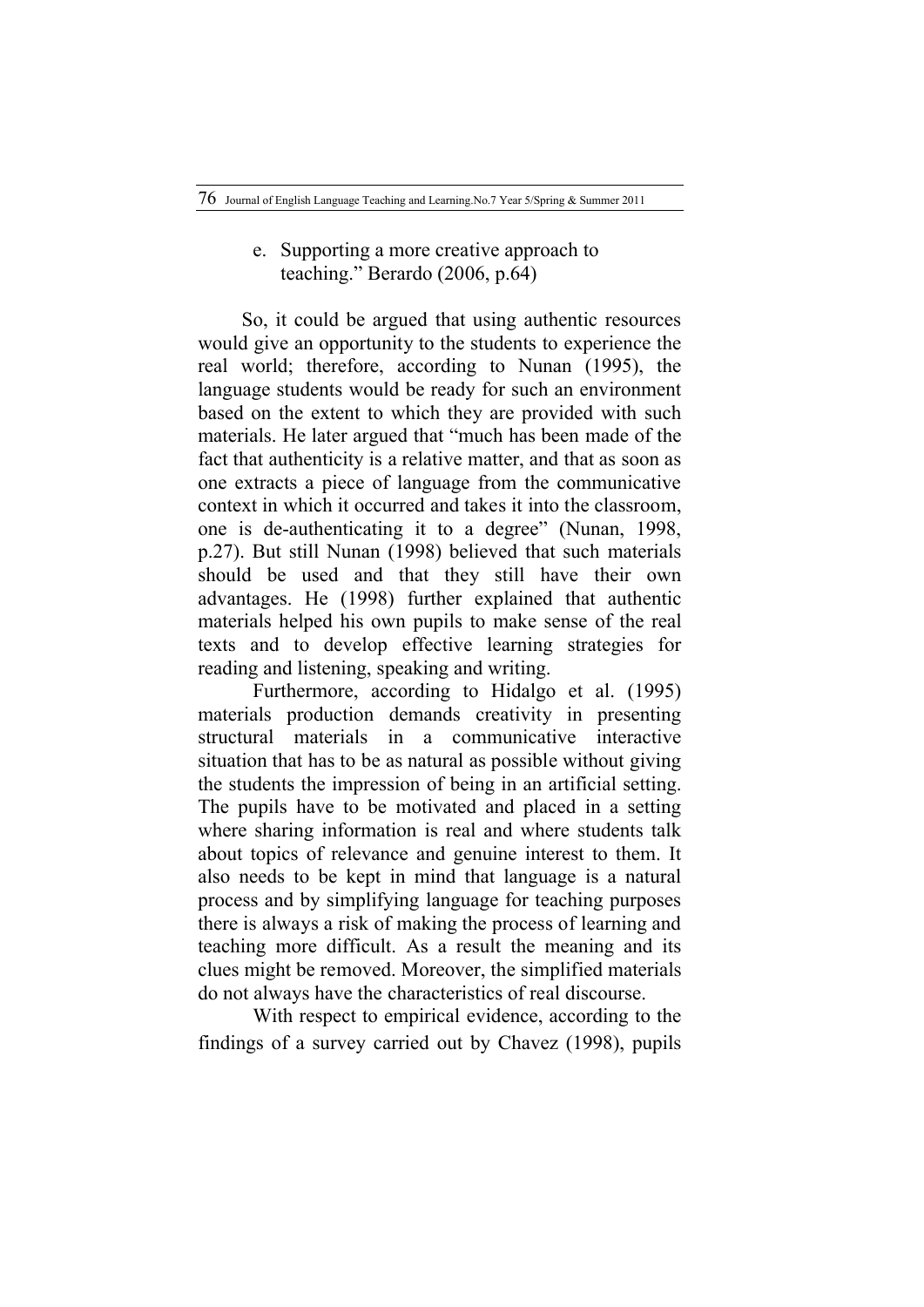do enjoy dealing with authentic materials since such materials enable them to interact with the real language and its use. Also they do not consider authentic situations or materials innately difficult. However, in her study students stated that they would need pedagogical support especially in listening situations and when reading literary texts such as the provision of a full range of cues (auditory and visual including written language).

Furthermore, results of a research conducted by Kelly et al. (2002) in Aichi Institute of Technology (Toyota, Japan) suggested that,

"When used effectively, authentic materials help bring the real world into the classroom and significantly enliven the ESL class. Exposing the students to cultural features generates a deeper understanding of and interest in the topic. On one hand, the students develop their ability to zero in on relevant information, and on the other, they learn how to disregard what is not relevant. As students pool their individual strengths they gain confidence in being able to function in an English-speaking society."

As discussed earlier, this article is to report only one aspect of a greater investigation into ELT in Iran. Below is the relevant research question that the investigation was to find out about:

# *What was the role of authentic materials in the curriculum?*

In order to find out about this issue, the participants were enquired about a) the role of authentic materials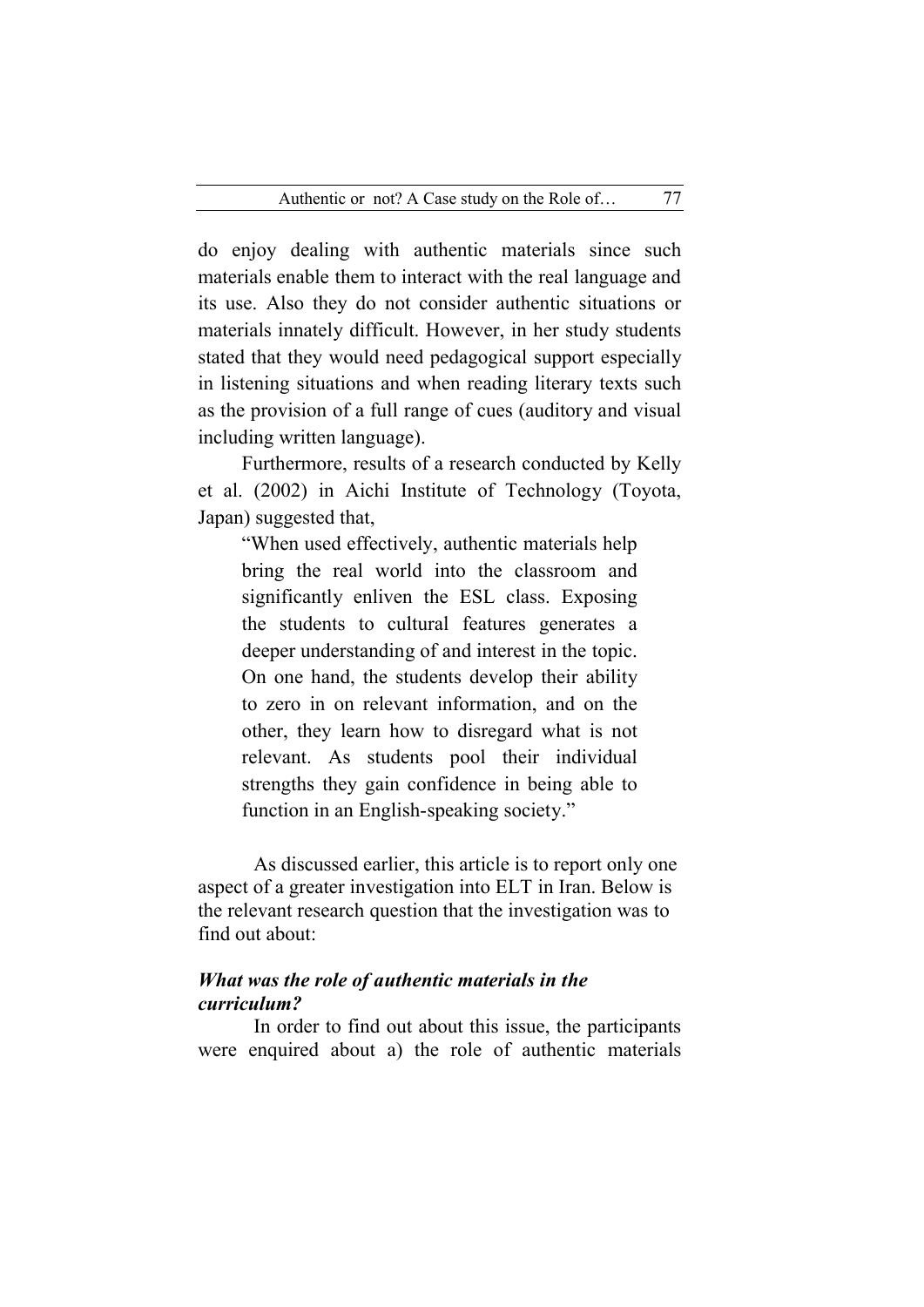within the Iranian English language education and; b) availability of authentic materials to the participants.

Regarding the first issue, according to the teacher participants, the ELT programme do not emphasise using such materials at all. Also, one of the participants further added that teachers are free to use such materials but they are not advised to do so.

 Furthermore, according to the author of textbooks, there is no emphasis on using authentic materials in the textbooks and this could support what the teachers said.

 On the other hand, two authors of the curriculum believed that authentic materials are very important and another one stated that they could be considered extremely important. Having asked whether such materials were designed or prepared in this regard, I was told that,

"This document was not going to be a productive one and some criteria and factors were only included for those who wanted to learn four learning skills within 550 hours, so they would know to what extent these skills could be improved."

Thus, this could be argued that authentic materials do not have any role within the current educational programme in Iran. Although, all the teachers and writers believed and commented that these materials are very important in the ELT but not in the Iranian ELT programme.

The participants were further asked about the availability of authentic materials. As discussed above, there is no emphasis on using authentic materials in the Iranian ELT programme. Having realised that, the researcher then tried to figure out if such materials are available to teachers and whether they are applying them in their teaching.

Two teachers explained that authentic materials are available to them but another one claimed that nothing is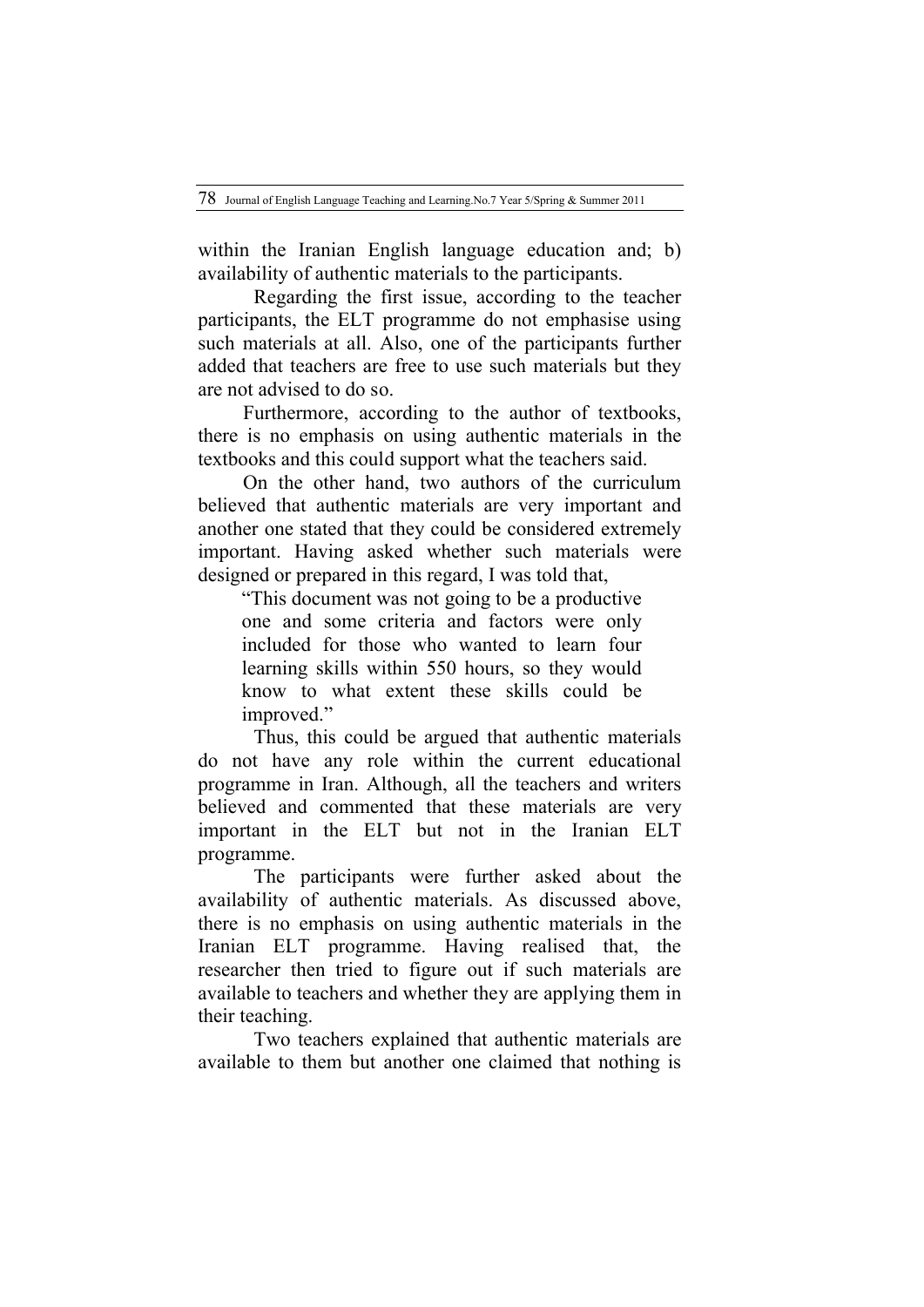available to them. Moreover, those who claimed that such materials are available to them further commented that they use a lot of these materials. Apparently, they use the Internet and some supplementary books from different publishers. But it is necessary to indicate that these teachers have bought the materials themselves and nothing is provided for them either by school or the Ministry of Education.

According to the authors of the curriculum, authenticity is considered quite important within the curriculum document. This comment could also be backed up by the findings from the curriculum analysis. Apparently, a great attention has been paid towards the notion of authenticity as well as applying authentic materials within the programme, for example as one of the main principles of the programme, it is explicitly stated that "the programme would keep it in mind to use real and authentic contexts and texts" (INCTFL, p.16).

On the other hand, concerning the ELT programme as well as the textbooks, the situation is quite different. According to the participants (teachers and the author of textbooks), no attention is given towards such a concept within either the programme or the course books. Dahmardeh (2009) also argued that the concept of authenticity is not being referred to within the textbooks which could be used in order to support what the teachers and author claimed in the current research. Moreover, Aliakbari (2004) in his study explained that reading passages with omitted identity are recognised as another flaws of the textbooks. He (2004) found that 28 per cent of 'Reading' passages lacked identifiable sources of reference. Whether the identity had been taken away prior to or through the adaptation and modification processes is unknown. Such a process, which has apparently been done with the intent of providing neutral passages, has resulted in senseless, artificial and untraceable texts. Thus, instead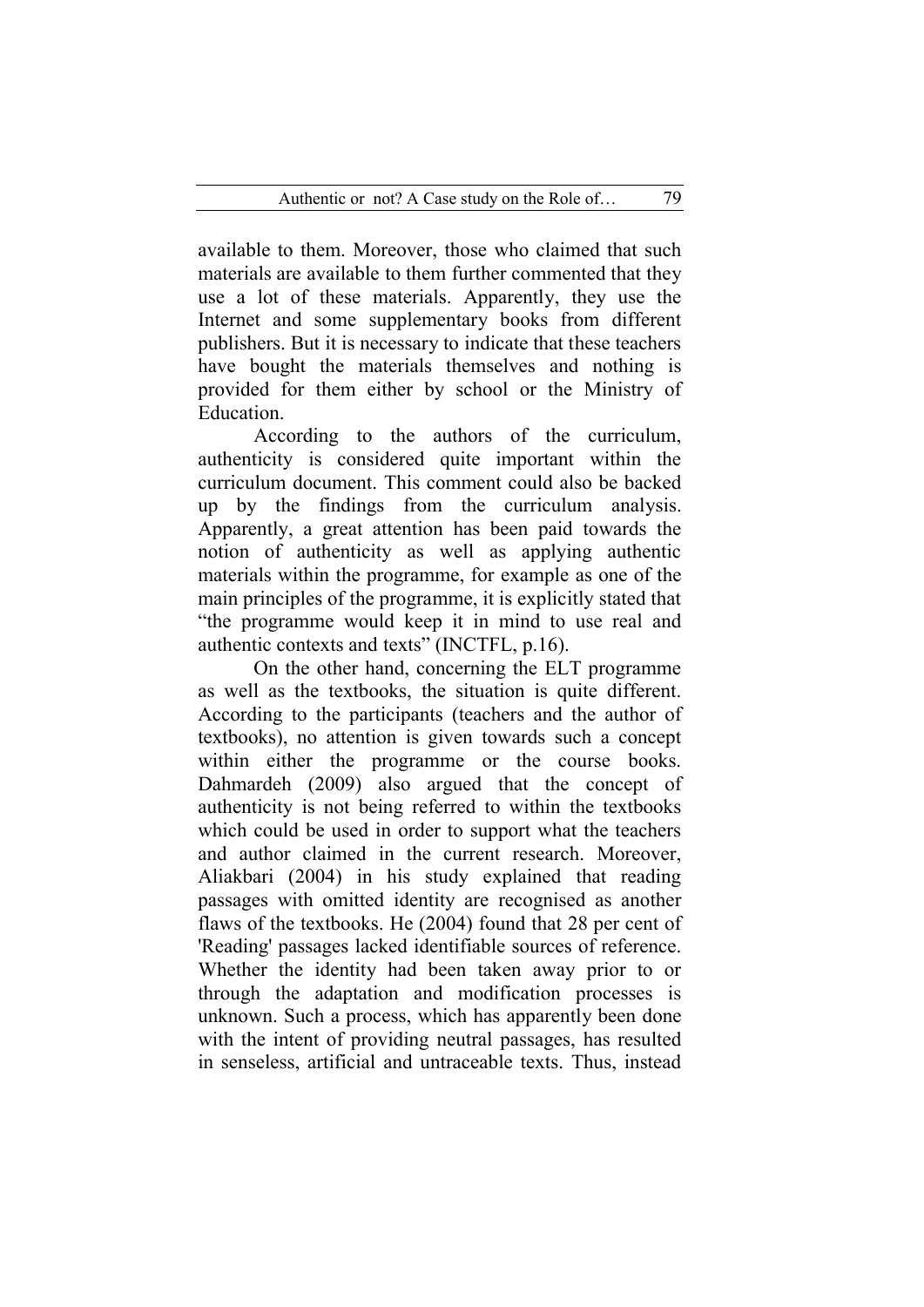of genuine texts, pupils often meet imaginary artificial passages.

According to principles of CLT, authentic materials play a vital role within the ELT and as discussed earlier and according to Berardo (2006, p.63), "the concept of authenticity is central to CLT". However, it needs to be kept in mind that applying authentic materials within a class does not necessarily mean ignoring the course books as the tangible element that gives language course face validity to many pupils and teachers. Although, attention must be given to "materials are not simply tools that the teacher uses to teach students; they are more importantly resources that the students use in order to learn" (Hidalgo, Hall and Jacobs, 1995, p.29). Nevertheless, it should be pointed out that the ideal textbook for every situation will never be published, but the assiduous teacher can use and breathe life into any textbook.

From the comments made by the participants, both the author of course books and teacher participants as well as Dahmardeh's findings (2009), the ELT programmes as well as textbooks in Iran have failed to include authentic. Consequently, authenticity has been left as a vague notion to both teachers and students. Accordingly, the Ministry of Education in Iran invests in neither these kinds of materials nor any guidelines or instructional materials that might accompany the course books.

On the contrary, concerning the role of authentic materials in the curriculum document the situation is quite different. The findings from the curriculum document suggest that the authors of the document considered these materials quite important and the quotations below might be presented as a support to this claim.

"Establishing a purposeful and meaningful learning environment in which variety of teaching materials (authentic materials) relevant to the textbook would be applied." (INCTFL, p.39)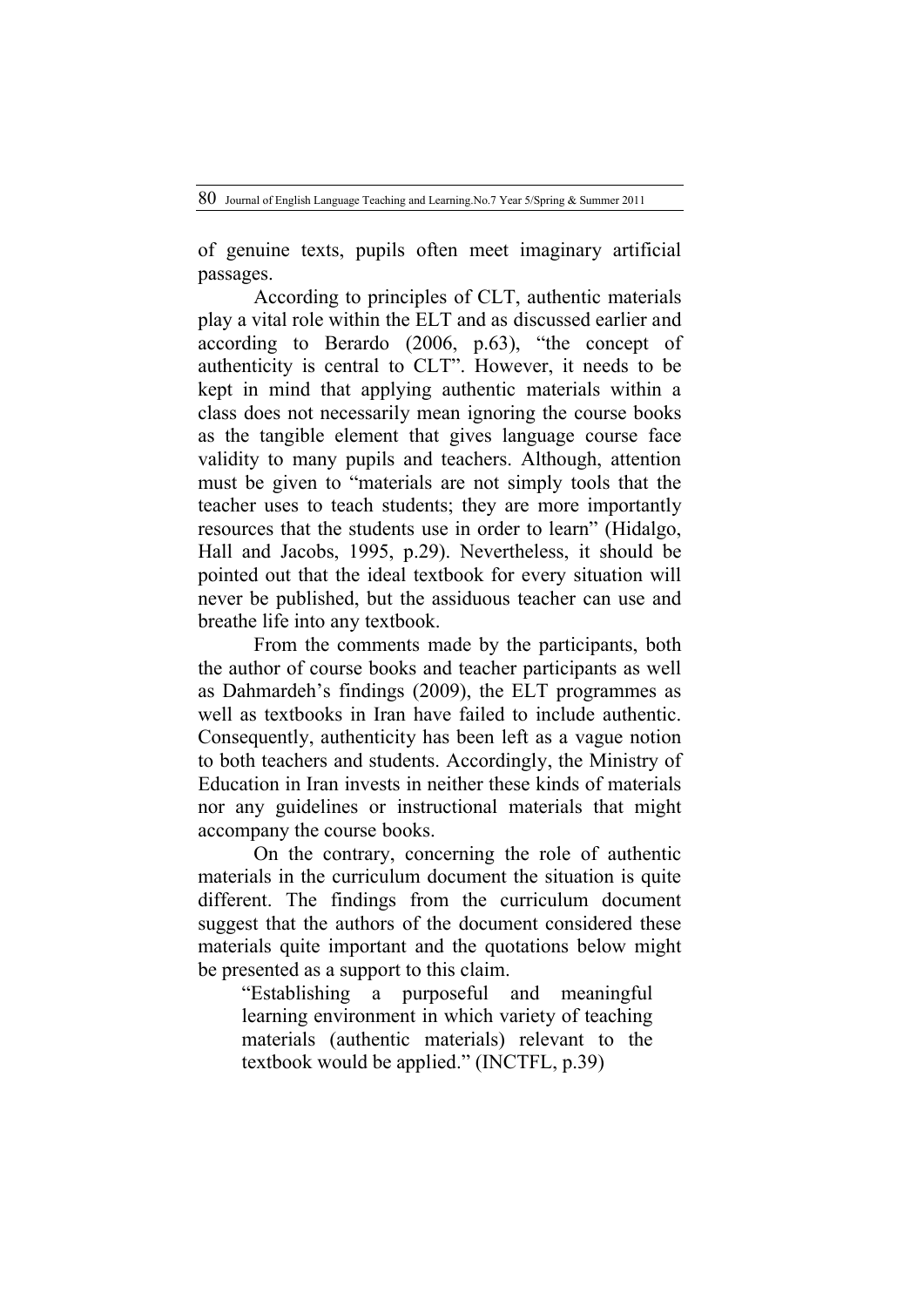"Paving the way for processing the language data via different senses by using supplementary and authentic materials like: blackboard, overhead projector, picture, poster, computer software as well as audio visual tapes." (INCTFL, p.39)

Moreover, one of the authors of the curriculum document argued that the document is not meant to be "a productive one" and the above statements are only presented for those teachers who might be interested. Unlike whatever the authors' intention was, based on the evidence collected from the curriculum through its careful analysis and based on comments made by scholars, which some of them presented earlier, it could be argued that the curriculum document has got authentic materials included in which such materials play a very important role. On the other hand, based on the evidence brought into this article from the ELT programme as well as textbooks, it could be suggested that the authentic materials do not have any role in them.

## **5. Concluding Remarks**

It is commonly assumed, and not without good reason, that the textbook is the least authentic thing of all. Some argue that once we have a textbook that immediately makes it not authentic. On the other hand, the authenticity must rest in the closeness of the language used to that used for real life purposes. The first principle here is that the material should be intrinsically interesting and therefore motivating. Ideally a good textbook should reflect life, not just language. A course should be interesting in its own right — its content stimulating and informative. Not only that, if textbook writers could somehow convince students that by using the course, they would learn some English, but also in a wider sense improve their overall communication skills, and be entertained at the same time, then the students' wish list would be met.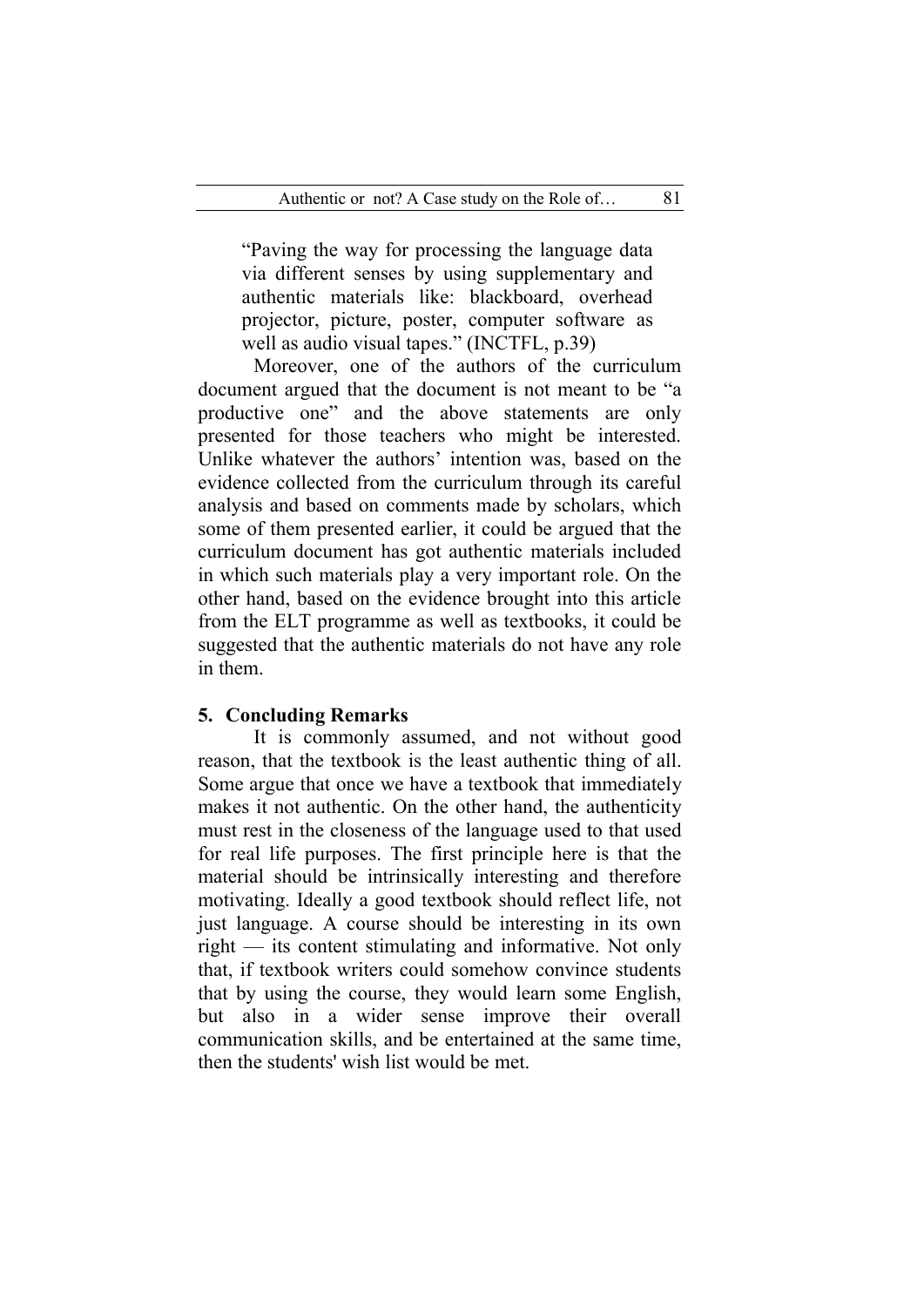Currently, in most cases, authentic texts may be included in textbooks, but often the texts included will be subject to a certain level of adaptation. In the textbooks, the texts are often supplied with vocabulary lists, explanatory comments as well as with fixed questions. The original text can be changed formally and linguistically to suit the textbook needs.

The purpose of this article was looking at one aspect of the study which is the role of authenticity in English language teaching in Iran. While the issue of authenticity has been addressed and considered within the newly designed national curriculum in Iran, this issue appears to play no role in either the textbooks or the ELT programme. Having said that, it could be postulated that changes have to be made if we want to prepare the students to communicate in the multicultural world of English and if we want to use the nationally developed textbooks for the optimum benefit.

The participants in this study were enthusiastic and serious language teachers as well as university lecturers who were willing to devote considerable private time to become better teachers as well as helping their society to gain a better understanding towards the role of English language and how vital it is these days. All of the teachers mostly put the blame for their lack of success as well as the current difficulties and flaws that they and students face on the shoulder of textbooks, the educational system and on top of that the governments of Iran.

It should be underlined, that what is advocated here is not a total rejection of the textbooks in the teaching of English in Iranian schools, but rather that authentic materials should be introduced in the classroom as additional material; authentic texts can provide the students with original language. Moreover, it could be argued that authentic material increases students' motivation when reading in English. If the students are exposed to English in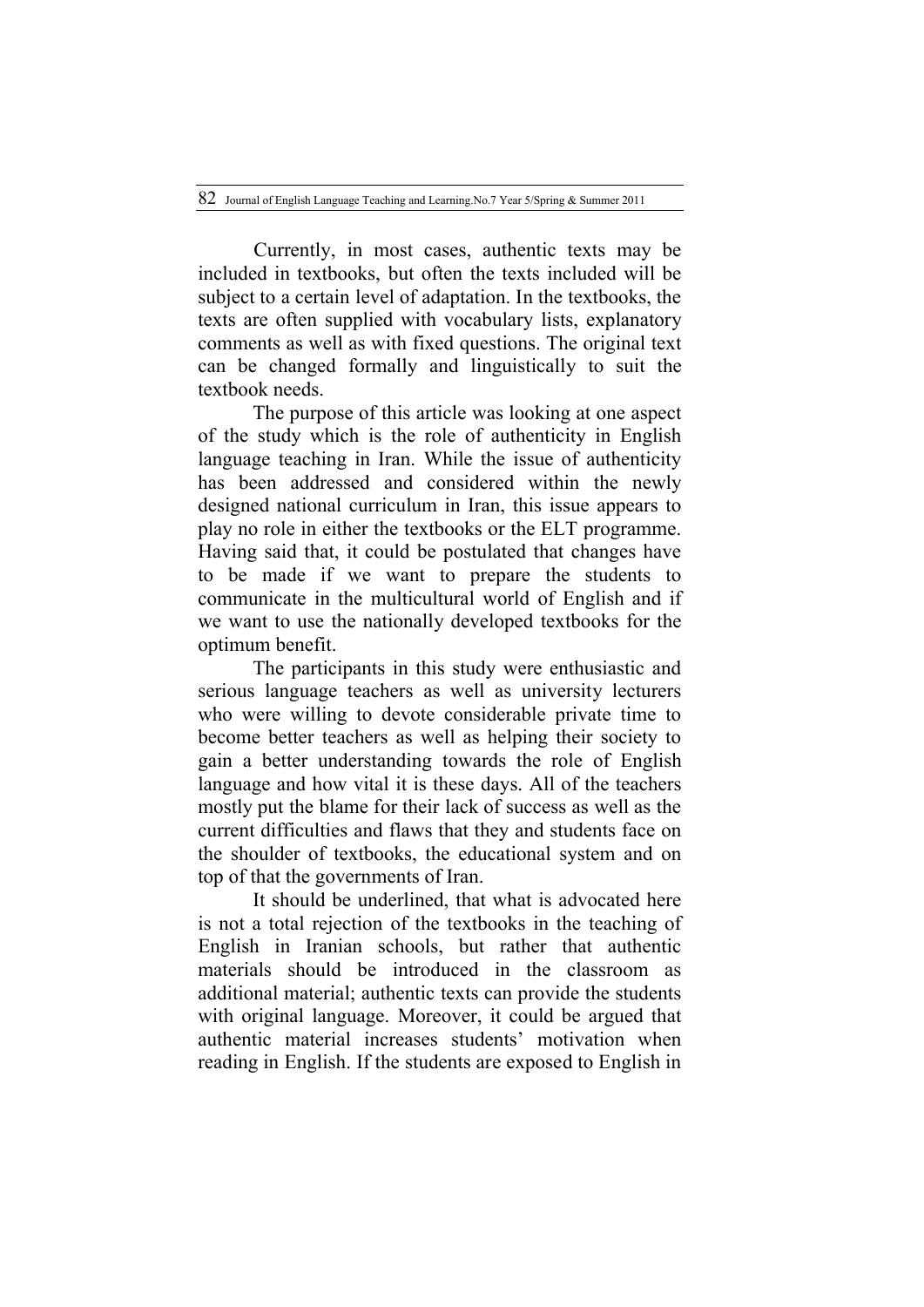its true form, that is that the language is not simplified, they are able to deduct important cultural and lexical information. The choice of the text is highly important. Authentic texts focus mainly on contents and meaning and not on linguistic forms or other structures. Authentic material can present the reader with cultural messages as well as prepare students for a so called pleasure reading. Generally, authentic materials do not entirely replace the textbooks but they can be used as a substitution for certain texts that might not be well-suited for classroom use. It could be argued that it is commonly accepted that authentic texts have a motivating effect on students. For example, a newspaper article or an interview can be perceived as more vivid or "real" than the texts you might find in textbooks. It's through these kinds of authentic texts that students and teachers are able to approach the target country's culture and the people living there; we are able to compare our own culture and lifestyle with that of a particular country. Authentic texts do not have to be full-length books. They could also include material such as factual texts, ads, warning signs, menus etc. The list is long and there are many ways to include these texts in the teaching of English.

Finally, I would like to conclude this article by quoting a statement made by Davies (1984),

"It is not that a text is understood because it is authentic but that it is authentic because it is understood. … Everything the learner understands is authentic for him." (Davies 1984, p.192)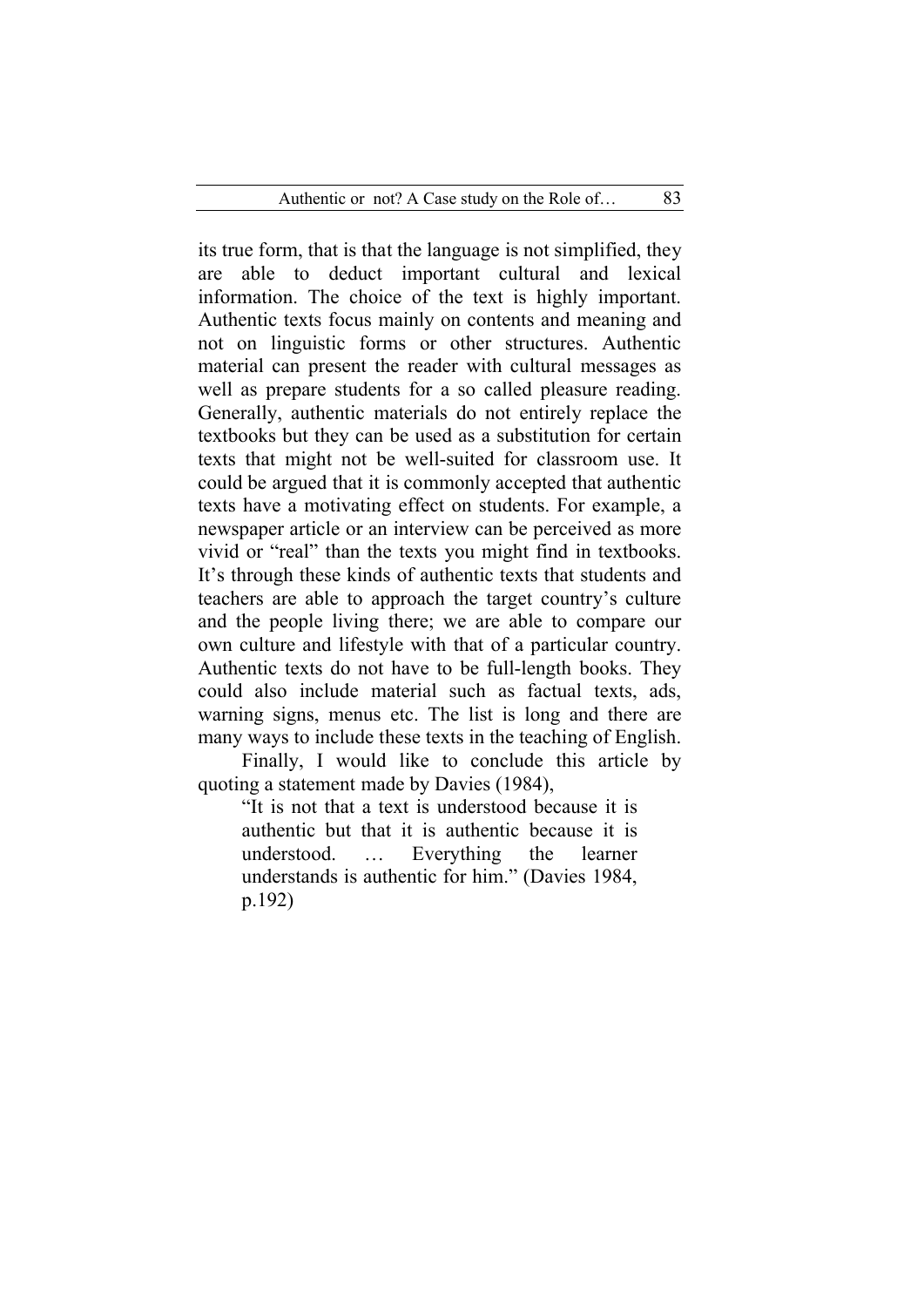# *Notes*

**1.**Finely-tuned input: Finely tuned input is the input that is matched to learners' current comprehension level and connected to what they already know. It focuses on conscious learning of a specific point such as the pronunciation of a word, the contrast in the uses of two verb tenses, new vocabulary, or useful social formulas. Generally it is controlled by the instructor or textbook author and used in the presentation stage of a lesson. In short it is the input which is combined with conscious learning.

Roughly-tuned input: Roughly tuned input is the input which is more complex than learners' current proficiency and stretches the boundaries of their current knowledge. It focuses on authentic use of language in listening or reading passages. Generally it is used with minimal alteration by the instructor or textbook author and used in the activity stage of the lesson. Roughly tuned input challenges student to use listening and reading strategies to aid comprehension.

**2.**This was stated by the author but no further comments were made to clarify what he meant.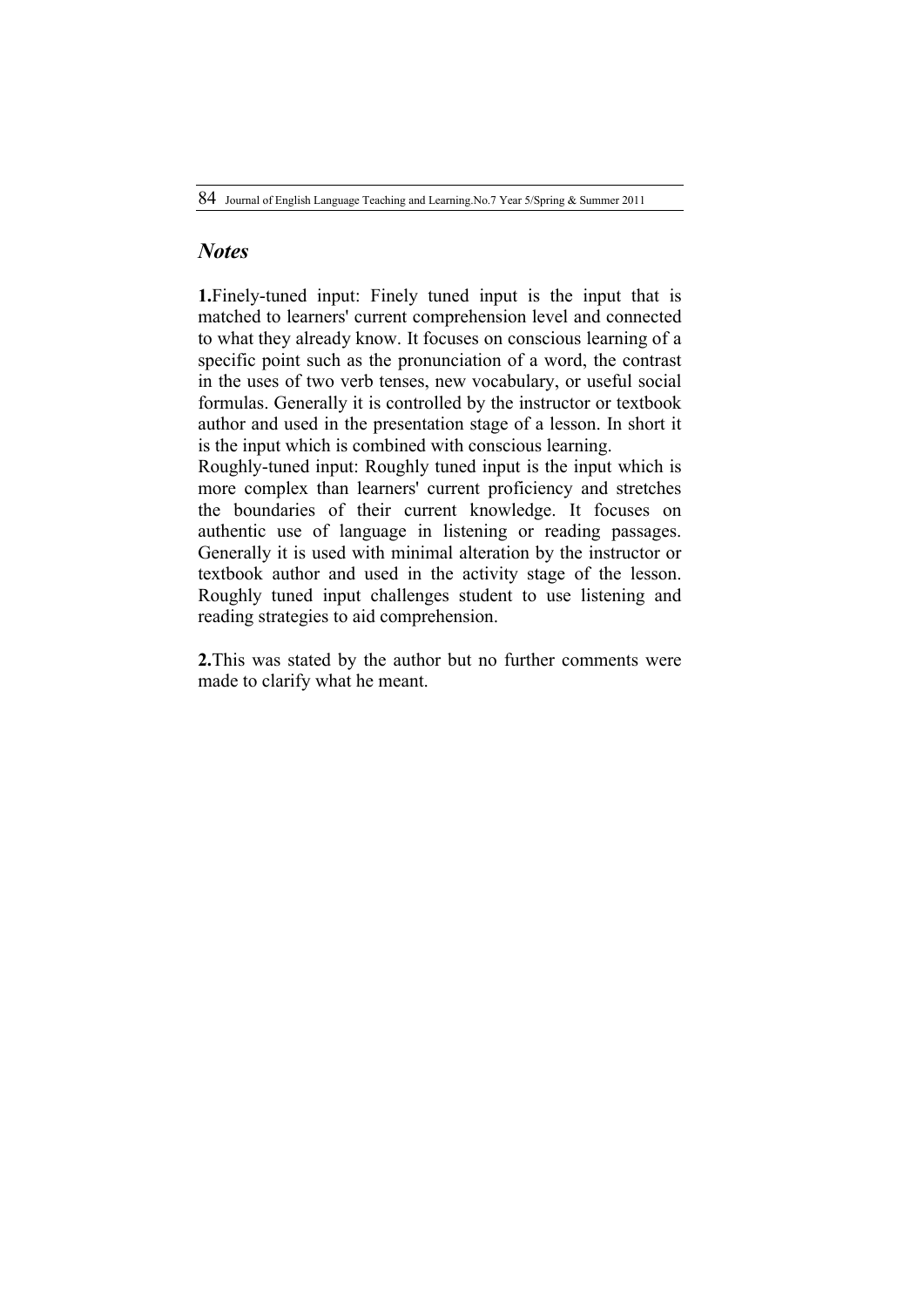## **References**

- -Aebersold, J. A., & Field, M. L. (1997), *From Reader to Reading Teacher*. Cambridge: Cambridge University Press.
- -Aliakbari, M. (2004, August), *The Place of culture in the Iranian ELT textbooks in high school level*. Paper presented at the 9th Pan-Pacific Association of Applied Linguistics Conference, Namseoul University, Korea. Retrieved 21/09/2008, from http://www.paaljapan.org/resources/proceedings/PA AL9/pdf/Aliakbari.pdf

-Anani Sarab, M. R., Haghani, N., Ahmadi, G. A., Rahmatiyan, R. A., Kahnamooie, J., Nikpoor, F., et al. (2006), *Rahnamaaye Barnaameye Darsie Zabaanhaaye Khaarejie [The Iranian National Curriculum for Teaching Foreign Languages]*. Retrieved July 18, 2007, from http://engdept.talif.sch.ir/index.php.

- -Berardo, S. A. (2006), The Use of authentic materials in the teaching of reading. *The Reading Matrix Online Journal, 6*(2), 60-69.
- -Chavez, M. M. T. (1998), Learner's perspectives on authenticity. *International Review of Applied Linguistics in Language Teaching, 36*(4), 277-307.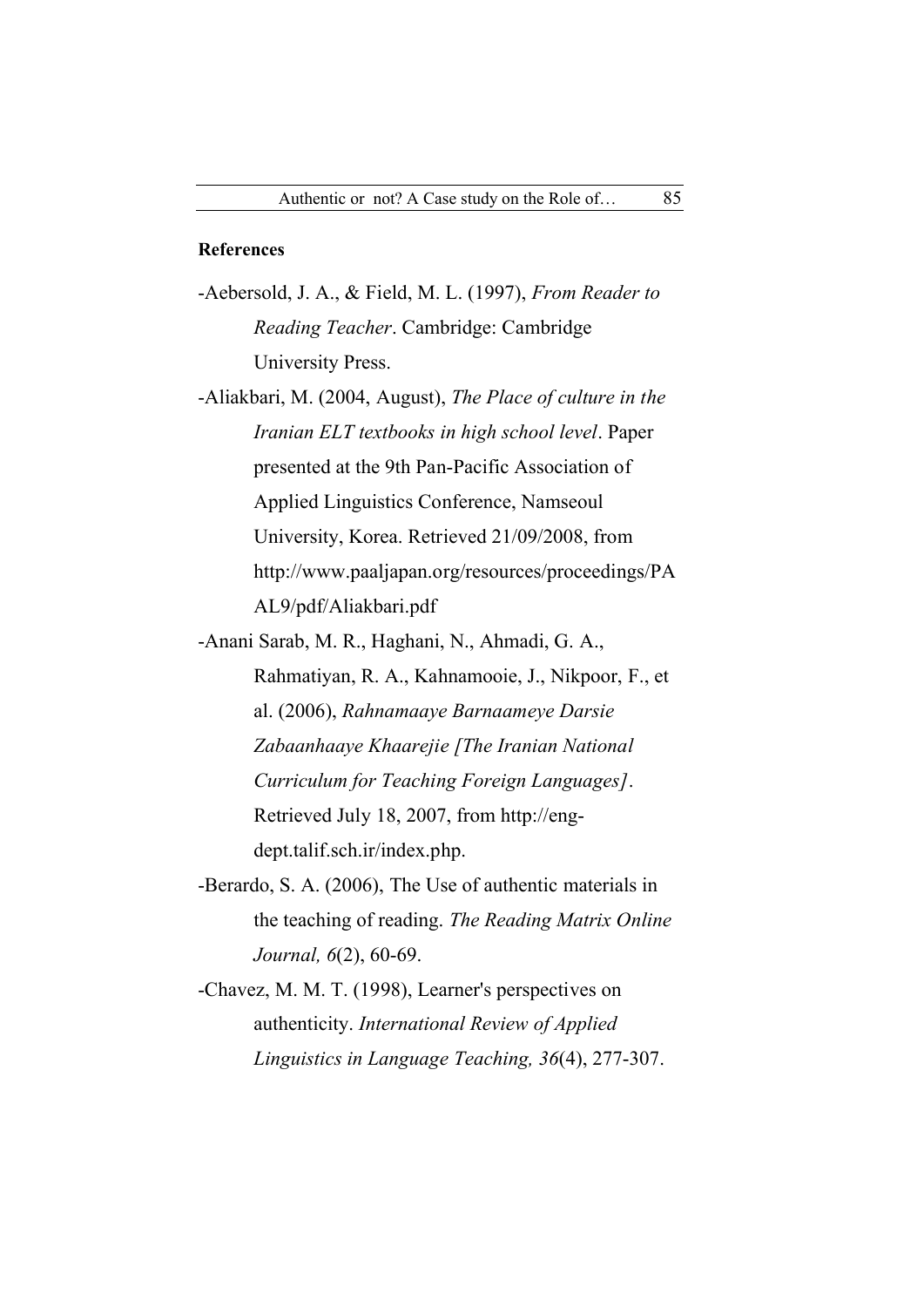- -Dahmardeh, M. (2009), *English language teaching in Iran.* Saarbrucken: VDM Verlag Dr. Muller Aktiengesellschaft & Co. KG.
- -Harmer, J. (1991), *The practice of English language teaching*. London: Longman.
- -Hidalgo, A. C., Hall, D., & Jacobs, G. M. (1995), *Getting started: Materials writers on materials writing*. Singapore: SEAMEO Regional Language Center.
- -Kelly, C., Kelly, L., Offner, M., & Vorland, B. (2002), Effective ways to use authentic materials with ESL/EFL students. *The Internet TESL Journal, 8*(11).
- -Nunan, D. (1995), *ATLAS 4: Learning-centred communication. student's book 2*. Boston: Heinle/Thomson Learning.
- -Nunan, D. (1998), *Second language teaching and learning*. Boston: Heinle & Heinle.
- -Nuttal, C. (1996), *Teaching reading skills in a foreign language* (2nd ed.). Oxford: Heinemann.
- -Richards, J. C., Platt, J., & Platt, H. (Eds.). (1992), Longman dictionary of language teaching and applied linguistics. London: Pearson Education.